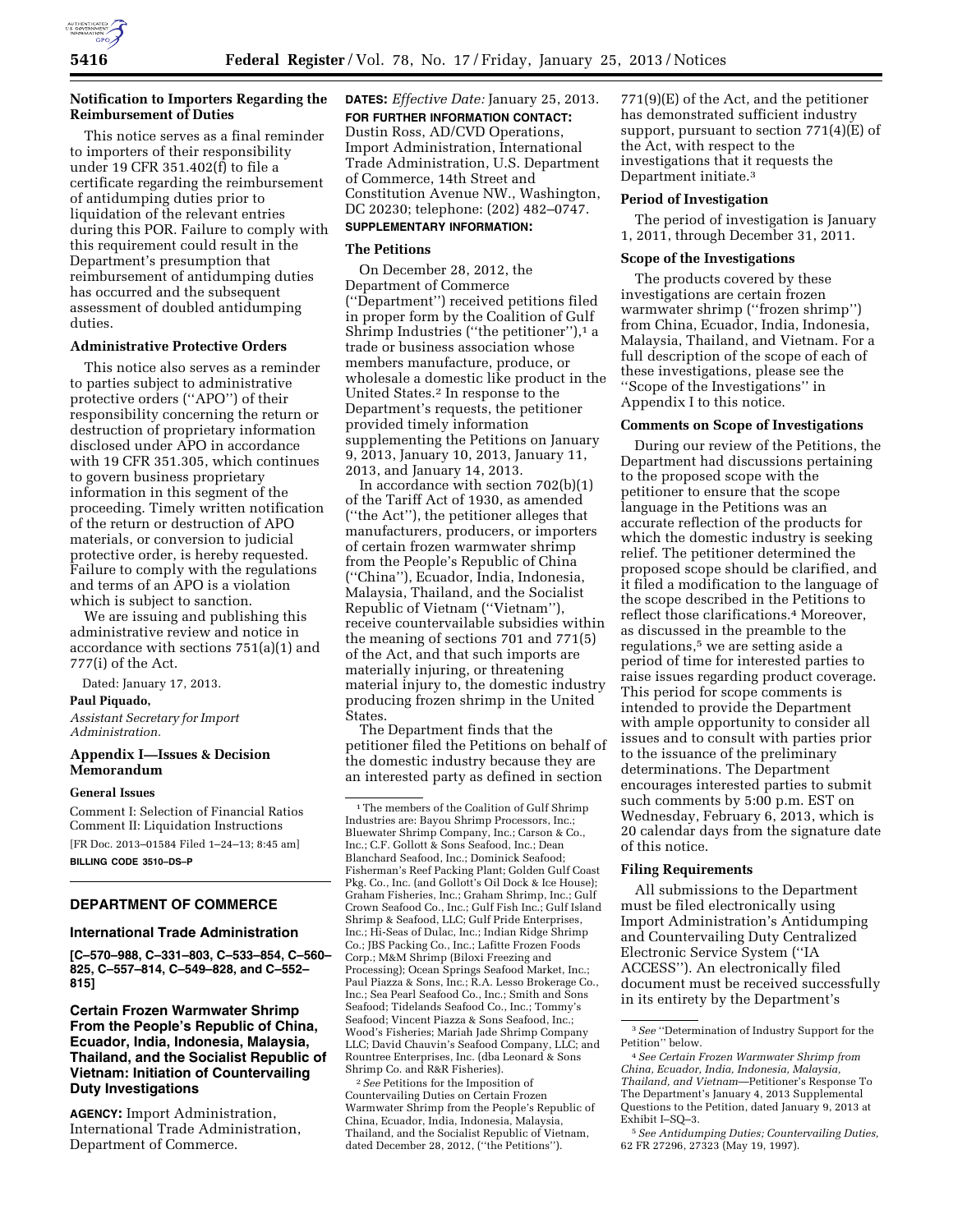electronic records system, IA ACCESS, by the time and date set by the Department. Documents excepted from the electronic submission requirements must be filed manually (*i.e.,* in paper form) with the Import Administration's APO/Dockets Unit, Room 1870, U.S. Department of Commerce, 14th Street and Constitution Avenue NW., Washington, DC 20230, and stamped with the date and time of receipt by the deadline established by the Department.6

#### **Consultations**

Pursuant to section  $702(b)(4)(A)(ii)$  of the Act, the Department invited representatives of the Governments of China, Ecuador, India, Indonesia, Malaysia, Thailand, and Vietnam for consultations with respect to the Petitions.

Consultations were held with the government of China via teleconference on January 10, 2013.7 Consultations were held in Washington, DC, with the Royal Thai Government on January 11, 2013; 8 with the governments of India, Indonesia, and Malaysia on January 14, 2013; 9 with the government of Vietnam on January 15, 2013; 10 and with the government of Ecuador on January 16, 2013.11 All memoranda are on file electronically via IA ACCESS. Access to IA ACCESS is available in the Central Records Unit (''CRU''), Room 7046, of

7*See* Ex-Parte Memorandum, ''Consultations with Officials from the Government of the PRC'' (January 14, 2013).

8*See* Ex-Parte Memorandum, ''Consultations with Officials from the Royal Thai Government on the Countervailing Duty Petition regarding Frozen Warmwater Shrimp'' (January 11, 2013) (''Thailand Consultation Memorandum'').

9*See* Ex-Parte Memorandum, ''Consultations with Officials from the Government of India (''GOI'') on the Countervailing Duty Petition on Certain Frozen Warmwater Shrimp from India'' (January 17, 2013) (''India Consultation Memorandum''), Ex-Parte Memorandum, ''Consultations with the Officials from the Government of the Republic of Indonesia on the Countervailing Duty Petition regarding Frozen Warmwater Shrimp'' (January 15, 2013), and Ex-Parte Memorandum, ''Consultations with Officials from the Government of the Malaysia,'' (January 15, 2013), respectively.

10*See* Ex-Parte Memorandum, ''Consultations with Officials from the Government of Vietnam on the Countervailing Duty Petition on Certain Frozen Warmwater Shrimp from Vietnam'' (January 17, 2013) (''Vietnam Consultation Memorandum'').

the main Department of Commerce Building.

### **Determination of Industry Support for the Petitions**

Section 702(b)(1) of the Act requires that a petition be filed on behalf of the domestic industry. Section 702(c)(4)(A) of the Act provides that a petition meets this requirement if the domestic producers or workers who support the petition account for: (i) at least 25 percent of the total production of the domestic like product; and (ii) more than 50 percent of the production of the domestic like product produced by that portion of the industry expressing support for, or opposition to, the petition. Moreover, section 702(c)(4)(D) of the Act provides that, if the petition does not establish support of domestic producers or workers accounting for more than 50 percent of the total production of the domestic like product, the Department shall: (i) Poll the industry or rely on other information in order to determine if there is support for the petition, as required by subparagraph (A); or (ii) determine industry support using a statistically valid sampling method to poll the industry.

Section 771(4)(A) of the Act defines the ''industry'' as the producers as a whole of a domestic like product. Thus, to determine whether a petition has the requisite industry support, the statute directs the Department to look to producers and workers who produce the domestic like product. The U.S. International Trade Commission (''ITC''), which is responsible for determining whether ''the domestic industry'' has been injured, must also determine what constitutes a domestic like product in order to define the industry. While both the Department and the ITC must apply the same statutory definition regarding the domestic like product (*see* section 771(10) of the Act), they do so for different purposes and pursuant to a separate and distinct authority. In addition, the Department's determination is subject to limitations of time and information. Although this may result in different definitions of the like product, such differences do not render the decision of either agency contrary to law.12

Section 771(10) of the Act defines the domestic like product as ''a product which is like, or in the absence of like, most similar in characteristics and uses

with, the article subject to an investigation under this title.'' Thus, the reference point from which the domestic like product analysis begins is ''the article subject to an investigation'' (*i.e.,* the class or kind of merchandise to be investigated, which normally will be the scope as defined in the petition).

With regard to the domestic like product, the petitioner does not offer a definition of domestic like product distinct from the scope of the investigations. Based on our analysis of the information submitted on the record, we have determined that certain frozen warmwater shrimp, as defined in the scope of the investigations, constitutes a single domestic like product and we have analyzed industry support in terms of that domestic like product.13

In determining whether the petitioner has standing under section 702(c)(4)(A) of the Act, we considered the industry support data contained in the Petitions with reference to the domestic like product as defined in the ''Scope of the Investigations'' section above. To establish industry support, the petitioner provided its production of the domestic like product in 2011 and compared this to the total production of the domestic like product by the entire domestic industry.14 The petitioner calculated total 2011 production of the domestic like product based on data on the volume of frozen shrimp produced in the United States in 2011 from the

<sup>6</sup>*See [http://www.gpo.gov/fdsys/pkg/FR-2011-07-](http://www.gpo.gov/fdsys/pkg/FR-2011-07-06/pdf/2011-16352.pdf) [06/pdf/2011-16352.pdf](http://www.gpo.gov/fdsys/pkg/FR-2011-07-06/pdf/2011-16352.pdf)* for details of the Department's Electronic Filing Requirements, which went into effect on August 5, 2011. Information on help using IA ACCESS can be found at *<https://iaaccess.trade.gov/help.aspx>* and a handbook can be found at *[https://iaaccess.trade.](https://iaaccess.trade.gov/help/Handbook%20on%20Electronic%20Filing%20Procedures.pdf) [gov/help/Handbook%20on%20Electronic%20](https://iaaccess.trade.gov/help/Handbook%20on%20Electronic%20Filing%20Procedures.pdf) [Filing%20Procedures.pdf.](https://iaaccess.trade.gov/help/Handbook%20on%20Electronic%20Filing%20Procedures.pdf)* 

<sup>11</sup>*See* Ex-Parte Memorandum, ''Consultations with Officials from the Government of Ecuador (''GOE'') on the Countervailing Duty Petition on Certain Frozen Warmwater Shrimp from Ecuador,'' (January 16, 2013).

<sup>12</sup>*See USEC, Inc.* v. *United States,* 132 F. Supp. 2d 1, 8 (CIT 2001) (citing *Algoma Steel Corp., Ltd.*  v. *United States,* 688 F. Supp. 639, 644 (CIT 1988), *aff'd* 865 F.2d 240 (Fed. Cir. 1989)).

<sup>13</sup>For a discussion of the domestic like product analysis in these cases, *see* ''Countervailing Duty Investigation Initiation Checklist: Certain Frozen Warmwater Shrimp from the People's Republic of China'' (''*China Initiation Checklist''*), at Attachment II, Analysis of Industry Support for the Petitions Covering Certain Frozen Warmwater Shrimp from the People's Republic of China, Ecuador, India, Indonesia, Malaysia, Thailand, and Vietnam (''Attachment II''); ''Countervailing Duty Investigation Initiation Checklist: Certain Frozen Warmwater Shrimp from Ecuador'' (''*Ecuador Initiation Checklist''*), at Attachment II; ''Countervailing Duty Investigation Initiation Checklist: Certain Frozen Warmwater Shrimp from India'' (''*India Initiation Checklist''*), at Attachment II; ''Countervailing Duty Investigation Initiation Checklist: Certain Frozen Warmwater Shrimp from Indonesia'' (''*Indonesia Initiation Checklist''*), at Attachment II; ''Countervailing Duty Investigation Initiation Checklist: Certain Frozen Warmwater Shrimp from Malaysia'' (''*Malaysia Initiation Checklist''*), at Attachment II; ''Countervailing Duty Investigation Initiation Checklist: Certain Frozen Warmwater Shrimp from Thailand'' (''*Thailand Initiation Checklist''*), at Attachment II; ''Countervailing Duty Investigation Initiation Checklist: Certain Frozen Warmwater Shrimp from Vietnam'' (''*Vietnam Initiation Checklist''*), at Attachment II. These checklists are on file via IA ACCESS.

<sup>14</sup>*See* Volume I of the Petitions, at I–6, I–7, and Exhibits I–5 through I–7 and I–21; *see also* the petitioner's January 9, 2013, ''Response To The Department's January 4, 2013 Supplemental Questions to the Petition,'' at 2–6 and Exhibits I– SQ–4 through I–SQ–11.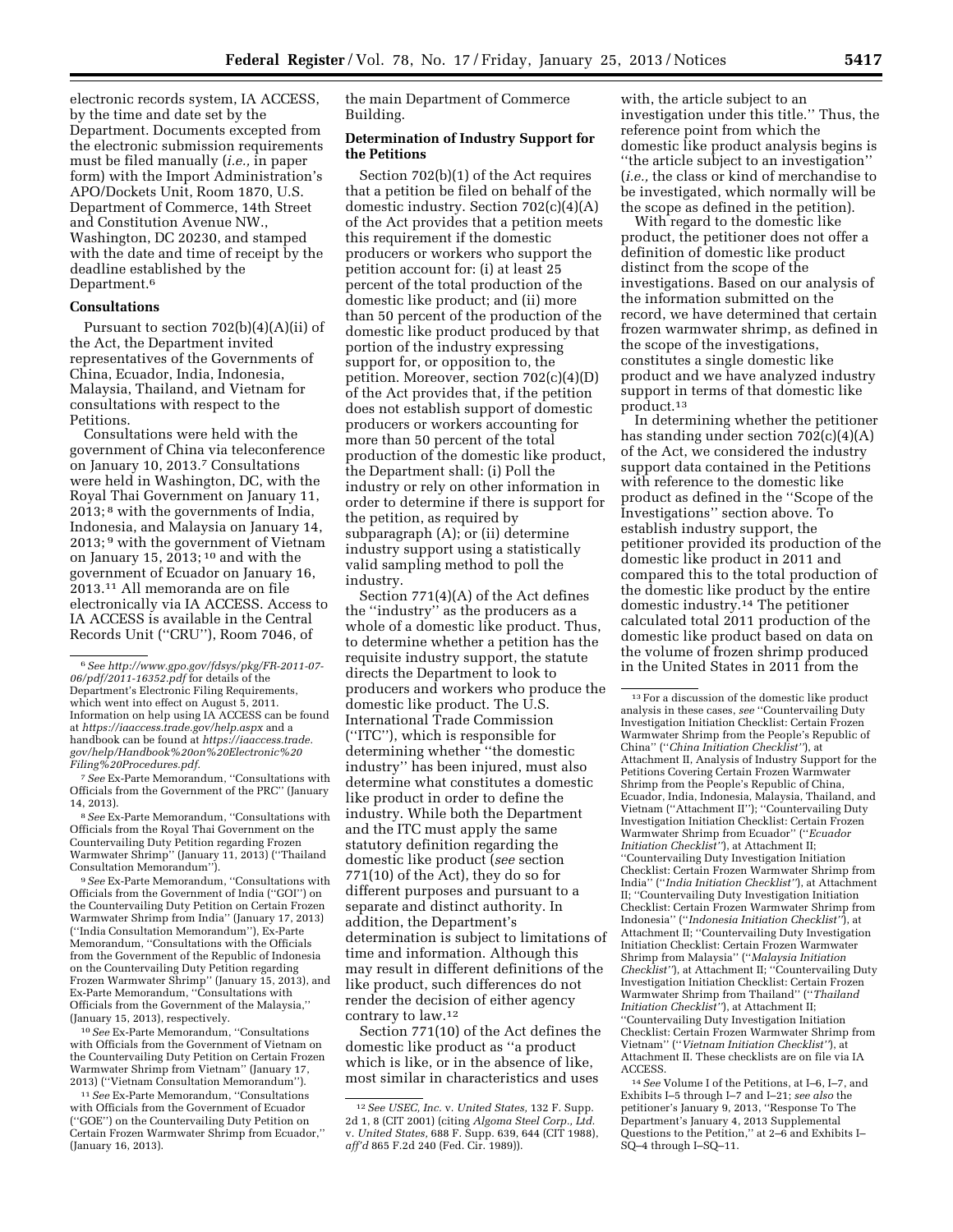National Oceanic and Atmospheric Administration (''NOAA''). The Department contacted NOAA officials with respect to these data on January 11, 2013, to learn the means by which NOAA derived these production amounts.15 The petitioner noted in the Petitions that the data from NOAA included both warmwater and coldwater frozen shrimp processed in 2011. To adjust the NOAA data to reflect only the processing of warmwater shrimp, the petitioner used data on landings of coldwater shrimp from the National Marine Fisheries Service, a division of NOAA. The petitioner explained that this is the same methodology and data used by the Department in prior antidumping investigations on frozen warmwater shrimp.<sup>16</sup> We contacted NOAA with respect to the data relied upon by the petitioner, and are satisfied with the quality and accuracy of that data. However, during our communications with NOAA, NOAA provided us with updated 2011 figures. Accordingly, we have relied upon the updated NOAA data for purposes of measuring industry support.<sup>17</sup>

On January 11, 2013, the Government of Thailand raised concerns about industry support during its consultations with the Department.18 On January 14, 2013, the Government of India (''GOI'') also raised concerns about industry support during its consultations with the Department.19 The GOI reiterated those same concerns in a letter filed on January 16, 2013.20 On January 14, 2013, Marine Gold Products Limited, Thai Union Frozen Products Public Co., Ltd., Thai Union Seafood Co., Ltd., Pakfood Public Company Limited, and Thai Royal Frozen Food Co., Ltd. (collectively, ''Thai Exporters''), self-identified foreign producers and exporters of subject merchandise, also filed a submission challenging industry

20*See* Letter from the GOI dated January 16, 2013, ''Petition filed by the Coalition of Gulf Shrimp Industries on 28 December 2012 seeking initiation of a countervailing duty investigation against imports of Certain Frozen Warmwater Shrimp from, *inter alia,* India.''

support. On January 15, 2013, the Government of Vietnam commented on industry support during its consultations with the Department.21 On January 15, 2013, the petitioner filed a response to the Thai Exporters' industry support challenge. On January 16, 2013, the Seafood Exports Association of India, an association of foreign producers and exporters of subject merchandise, also filed a submission challenging industry support. On January 17, 2013, the petitioner filed a response to the GOI's letter.22

Based on information provided in the Petitions, supplemental submissions, and other information readily available to the Department, we determine that the petitioner has met the statutory criteria for industry support under section  $702(c)(4)(A)(i)$  of the Act because the domestic producers (or workers) who support the Petitions account for at least 25 percent of the total production of the domestic like product.23 Based on information provided in the Petitions and supplemental submissions, the domestic producers and workers have met the statutory criteria for industry support under section 702(c)(4)(A)(ii) of the Act because the domestic producers (or workers) who support the Petitions account for more than 50 percent of the production of the domestic like product produced by that portion of the industry expressing support for, or opposition to, the Petitions. Accordingly, the Department determines that the Petitions were filed on behalf of the domestic industry within the meaning of section  $702(b)(1)$  of the Act.<sup>24</sup>

The Department finds that the petitioner filed the Petitions on behalf of the domestic industry because it is an interested party as defined in section 771(9)(E) of the Act and it has demonstrated sufficient industry support, pursuant to section  $771(4)$ (E) of the Act, with respect to the CVD investigations that it is requesting the Department initiate.25

#### **Injury Test**

Because China, Ecuador, India, Indonesia, Malaysia, Thailand, and Vietnam are ''Subsidies Agreement Countries'' within the meaning of section 701(b) of the Act, section 701(a)(2) of the Act applies to these investigations. Accordingly, the ITC must determine whether imports of the subject merchandise from China, Ecuador, India, Indonesia, Malaysia, Thailand, and Vietnam materially injure, or threaten material injury to, a U.S. industry.

### **Allegations and Evidence of Material Injury and Causation**

The petitioner alleges that imports of the subject merchandise are benefitting from countervailable subsidies and that such imports are causing, or threaten to cause, material injury to the U.S. industry producing the domestic like product. The petitioner alleges that subject imports from China and Vietnam exceed the negligibility threshold provided for under section 771(24)(A) of the Act. In addition, the petitioner alleges that subject imports from Ecuador, India, Indonesia, Malaysia, and Thailand exceed the negligibility threshold provided for under section 771(24)(B) of the Act, which states that in countervailing duty petitions, imports of subject merchandise from developing countries must exceed the negligibility threshold of 4 percent.

The petitioner contends that the industry's injured condition is illustrated by reduced market share; underselling and price depression or suppression; lost sales and revenue; reduced shipments and production; increased inventories; decline in financial performance; and reduction in employment data and wages paid.26 We have assessed the allegations and supporting evidence regarding material injury, threat of material injury, and causation, and we have determined that these allegations are properly supported by adequate evidence and meet the statutory requirements for initiation.27

<sup>15</sup>*See* Memorandum to the File from Vicki Flynn, Office of Policy, Regarding National Oceanic and Atmospheric Administration Statistics (January 11, 2013).

<sup>16</sup>*See* Volume I of the Petitions, at I–6, I–7, and Exhibit I–4 (which contains the ''AD Investigation Initiation Checklist: Certain Frozen and Canned Warmwater Shrimp from Thailand'' (Public Version) (January  $20, 2004$ )).

<sup>17</sup>For further discussion, *see* Memorandum to the File, ''National Oceanic and Atmospheric Administration (''NOAA'') Statistics,'' (January 15, 2013).

<sup>18</sup>*See* Thailand Consultation Memorandum.

<sup>19</sup>*See* India Consultation Memorandum.

<sup>21</sup>*See* Vietnam Consultation Memorandum. 22For further discussion of these submissions, *see China Initiation Checklist, Ecuador Initiation Checklist, India Initiation Checklist, Indonesia Initiation Checklist, Malaysia Initiation Checklist, Thailand Initiation Checklist,* and *Vietnam Initiation Checklist,* at Attachment II.

<sup>23</sup>*See China Initiation Checklist, Ecuador Initiation Checklist, India Initiation Checklist, Indonesia Initiation Checklist, Malaysia Initiation Checklist, Thailand Initiation Checklist,* and *Vietnam Initiation Checklist,* at Attachment II. 24*See id.* 

<sup>25</sup>*See id.* 

<sup>26</sup>*See* Volume I of the Petitions, at I–11 through I–57 and Exhibits I–11, I–13 through I–32, and General Issues Supplement, at 1, 6–7 and Exhibits I–SQ–1, I–SQ–2, I–SQ–12, and I–SQ–13.

<sup>27</sup>*See China Initiation Checklist, Ecuador Initiation Checklist, India Initiation Checklist, Indonesia Initiation Checklist, Malaysia Initiation Checklist, Thailand Initiation Checklist,* and *Vietnam Initiation Checklist,* at Attachment III, Analysis of Allegations and Evidence of Material Injury and Causation for the Petitions Covering Certain Frozen Warmwater Shrimp from the People's Republic of China, Ecuador, India, Indonesia, Malaysia, Thailand, and the Socialist Republic of Vietnam.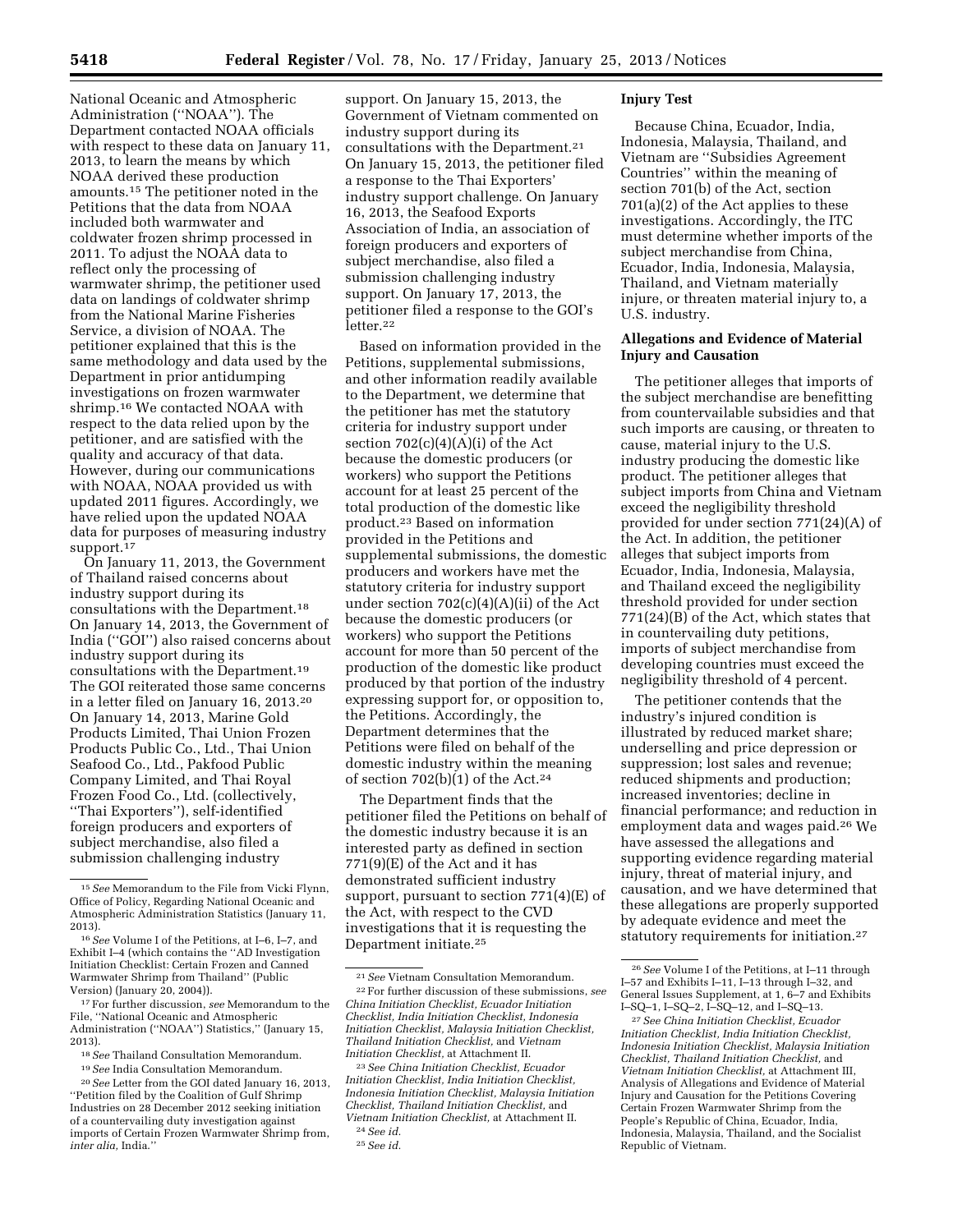### **Initiation of Countervailing Duty Investigations**

Section 702(b)(1) of the Act requires the Department to initiate a CVD investigation whenever an interested party files a CVD petition on behalf of an industry that: (1) alleges the elements necessary for an imposition of a duty under section 701(a) of the Act; and (2) is accompanied by information reasonably available to the petitioner supporting the allegations.

In the Petitions, the petitioner alleges that producers of frozen shrimp in China, Ecuador, India, Indonesia, Malaysia, Thailand and Vietnam benefited from countervailable subsidies bestowed by their respective governments. In addition to subsidies allegedly provided to processors of frozen shrimp, the Petitions include subsidies allegedly provided to producers of fresh shrimp. According to the petitioner, the producers of frozen shrimp often have their own integrated aquaculture operations or are crossowned with farming operations that supply fresh shrimp.<sup>28</sup> In these situations, the petitioner states that subsidies tied to the production of fresh shrimp will be attributed to the processed product, citing 19 CFR 351.525(b)(5)(ii) and 351.525(b)(6)(iv). (With respect to cross-owned suppliers of fresh shrimp and the requirements of 19 CFR 351.525(b)(6)(iv), the petitioner points to the ITC's finding that fresh shrimp is overwhelmingly used to produce frozen shrimp 29 in support of its claim that fresh shrimp is ''primarily dedicated'' to the frozen product.)

Alternatively, the petitioner claims that the Department should investigate subsidies to producers of fresh shrimp and deem such subsidies to be provided with respect to the frozen product under section 771B of the Act, which addresses processed agricultural products (including fishery products). In support, the petitioner claims that: (i) The demand for fresh shrimp is substantially dependent on the demand for frozen shrimp and (ii) the processing of the fresh shrimp into frozen shrimp adds limited value and the essential character of the raw product is not changed. In support, the petitioner refers to the above-cited finding by the ITC and to its finding that processing

adds 19-24 percent of the final value.<sup>30</sup> According to the petitioner, the Department has previously found this level of value added to be limited.31 Moreover, the petitioner states that the essential character of the fresh shrimp is not changed with processing. Based on the petitioner's allegation in each of the Petitions regarding the relationship between fresh and frozen shrimp, the Department is including in its investigations programs that allegedly provide subsidies to producers of fresh shrimp as well as programs that allegedly provide subsidies to producers of frozen shrimp.

The Department has examined the Petitions on frozen shrimp from China, Ecuador, India, Indonesia, Malaysia, Thailand and Vietnam and finds that they comply with the requirements of section 702(b)(1) of the Act. Therefore, in accordance with section 702(b)(1) of the Act, we are initiating CVD investigations to determine whether manufacturers, producers, or exporters of frozen shrimp from the China, Ecuador, India, Indonesia, Malaysia, Thailand and Vietnam receive countervailable subsidies.

### **The People's Republic of China**

Based on our review of the Petition, we find that there is sufficient information to initiate a CVD investigation of 25 alleged programs. For the other five programs, we have determined that the requirements for initiation have not been met. For a full discussion of the basis for our decision to initiate or not initiate on each program, see *China Initiation Checklist.* 

### **Ecuador**

Based on our review of the Petition, we find that there is sufficient information to initiate a CVD investigation of seven alleged programs. For the other two programs, we have determined that the requirements for initiation have not been met. For a full discussion of the basis for our decision to initiate or not initiate on each program, see *Ecuador Initiation Checklist.* 

# **India**

Based on our review of the Petition, we find that there is sufficient information to initiate a CVD investigation of 21 alleged programs. For one other program, we find that

there is sufficient evidence to initiate on part of the allegation but that there is not sufficient evidence to initiate on another part of the allegation. For one program, we have determined that the requirements for initiation have not been met. For a full discussion of the basis for our decision to initiate or not initiate on each program, see *India Initiation Checklist.* 

### **Indonesia**

Based on our review of the Petition, we find that there is sufficient information to initiate a CVD investigation of 14 alleged programs. The petitioner also made a sufficient allegation of debt forgiveness and uncreditworthiness regarding a certain Indonesian producer/exporter of subject merchandise. We intend to investigate these allegations if this company is selected as a mandatory company respondent in the investigation. For one program, we have determined that the requirements for initiation have not been met. For a full discussion of the basis for our decision to initiate or not initiate on each program, see *Indonesia Initiation Checklist.* 

#### **Malaysia**

Based on our review of the Petition, we find that there is sufficient information to initiate a CVD investigation of 16 alleged programs. For the other two programs, we have determined that the requirements for initiation have not been met. For a full discussion of the basis for our decision to initiate or not initiate on each program, see *Malaysia Initiation Checklist.* 

# **Thailand**

Based on our review of the Petition, we find that there is sufficient information to initiate a CVD investigation of 12 alleged programs. For the other three programs, we have determined that the requirements for initiation have not been met. For a full discussion of the basis for our decision to initiate or not initiate on each program, see *Thailand Initiation Checklist.* 

### **Vietnam**

Based on our review of the Petition, we find that there is sufficient information to initiate a CVD investigation of 20 alleged programs. For two programs, we have determined that the requirements for initiation have not been met. For a full discussion of the basis for our decision to initiate or not initiate on each program, see *Vietnam Initiation Checklist.* 

<sup>28</sup>The petitioner has provided supporting information for these claims in each of the petitions. For a full discussion, *see* the *Initiation Checklist* for each country.

<sup>29</sup>U.S. International Trade Commission, *Frozen Warmwater Shrimp from Brazil, China, India, Thailand, and Vietnam,* Inv. Nos. 731–TA–1063, 1064, 1066–1068 (Review), USITC Pub. 4221 (March 2011) (*Shrimp AD Sunset*) at 6.

<sup>30</sup>*Shrimp AD Sunset* at Table III–11.

<sup>31</sup>The petitioner cites, *Rice From Thailand; Final Results of Countervailing Duty Administrative Review,* 56 FR 68, 69 (January 2, 1991) and *Final Affirmative Countervailing Duty Determination: Fresh, Chilled, and Frozen Pork from Canada,* 54 FR 30774, 30775 (July 24, 1989).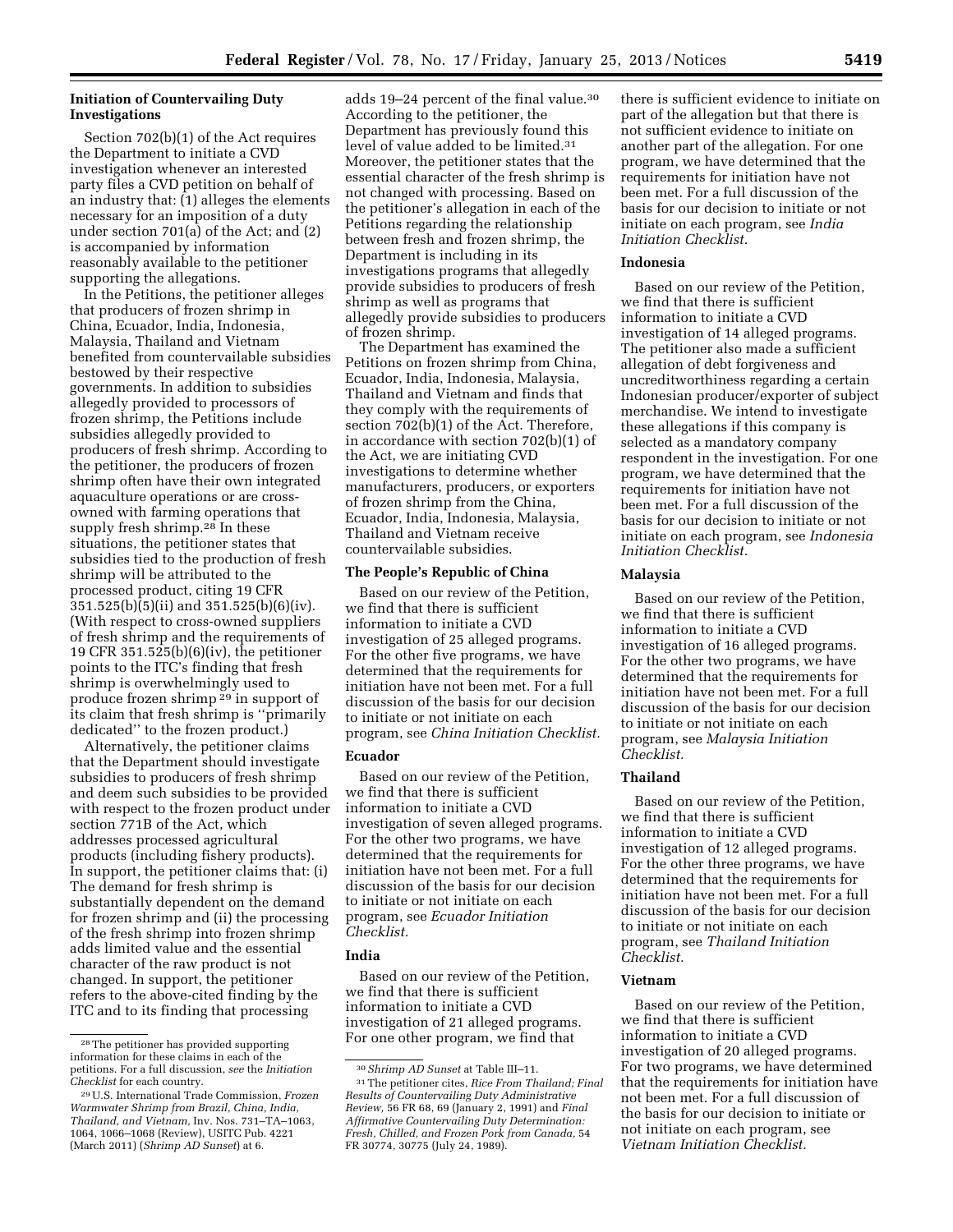A public version of the initiation checklists for each investigation is available at *[http://ia.ita.doc.gov/ia](http://ia.ita.doc.gov/ia-highlights-and-news.html)[highlights-and-news.html](http://ia.ita.doc.gov/ia-highlights-and-news.html)*).

### **Respondent Selection**

For these investigations, the Department expects to select respondents based on U.S. Customs and Border Protection (CBP) data for U.S. imports of subject merchandise during the period of investigation under the following Harmonized Tariff Schedule of the United States (HTSUS) numbers: 0306.13.00.03, 0306.13.00.06, 0306.13.00.09, 0306.13.00.12, 0306.13.00.15, 0306.13.00.18, 0306.13.00.21, 0306.13.00.24, 0306.13.00.27, 0306.13.00.40, 1605.20.10.10, and 1605.20.10.30.

We intend to release the CBP data under Administrative Protective Order (APO) to all parties with access to information protected by APO shortly after the announcement of these case initiations. Interested parties may submit comments regarding the CBP data and respondent selection within seven calendar days of publication of this notice. Comments must be filed electronically using IA ACCESS. An electronically filed document must be received successfully in its entirety by the Department's electronic records system, IA ACCESS, by 5 p.m. Eastern time by the date noted above. Documents excepted from the electronic submission requirements must be filed manually (*i.e.,* in paper form) with the Import Administration's APO/Dockets Unit, Room 1870, U.S. Department of Commerce, 14th Street and Constitution Avenue NW., Washington, DC 20230, and stamped with the date and time of receipt by the deadline noted above. We intend to make our decision regarding respondent selection within 20 days of publication of this **Federal Register**  notice. Interested parties must submit applications for disclosure under APO in accordance with 19 CFR 351.305(b). Instructions for filing such applications may be found on the Department's Web site at *[http://ia.ita.doc.gov/apo.](http://ia.ita.doc.gov/apo)* 

# **Distribution of Copies of the Petitions**

In accordance with section  $702(b)(4)(A)(i)$  of the Act and 19 CFR 351.202(f), copies of the public version of the Petitions have been provided to the representatives of the Governments of China, Ecuador, India, Indonesia, Malaysia, Thailand, and Vietnam. Because of the particularly large number of producers/exporters identified in the Petitions, the Department considers the service of the public version of the Petitions to the foreign producers/ exporters satisfied by the delivery of the

public versions of the Petitions to the Governments of China, Ecuador, India, Indonesia, Malaysia, Thailand, and Vietnam, consistent with 19 CFR 351.203(c)(2).

#### **ITC Notification**

We have notified the ITC of our initiation, as required by section 702(d) of the Act.

#### **Preliminary Determinations by the ITC**

The ITC will preliminarily determine, within 45 days after the date on which the Petitions were filed, whether there is a reasonable indication that imports of subsidized frozen shrimp from China, Ecuador, India, Indonesia, Malaysia, Thailand, and Vietnam are materially injuring, or threatening material injury to, a U.S. industry.32 Negative ITC determinations with respect to any country will result in the investigation being terminated for that country; otherwise, these investigations will proceed according to statutory and regulatory time limits.

#### **Notification to Interested Parties**

Interested parties must submit applications for disclosure under protective orders in accordance with 19 CFR 351.305. On January 22, 2008, the Department published *Antidumping and Countervailing Duty Proceedings: Documents Submission Procedures; APO Procedures,* 73 FR 3634. Parties wishing to participate in this investigation should ensure that they meet the requirements of these procedures (*e.g.,* the filing of letters of appearance as discussed at 19 CFR 351.103(d)).

Any party submitting factual information in an AD or CVD proceeding must certify to the accuracy and completeness of that information.33 Parties are hereby reminded that revised certification requirements are in effect for company/government officials, as well as their representatives, in all segments of any AD or CVD proceedings initiated on or after March 14, 2011.34 The formats for the revised certifications are provided at the end of the *Interim Final Rule.* Foreign governments and their officials may continue to submit certifications in either the format that was in use prior to the effective date of the *Interim Final Rule,* or in the format

34*See Certification of Factual Information for Import Administration during Antidumping and Countervailing Duty Proceedings: Interim Final Rule,* 76 FR 7491 (February 10, 2011) (*Interim Final Rule*), amending 19 CFR 351.303(g)(1) and (2).

provided in the *Interim Final Rule.*35 The Department intends to reject factual information submissions if the submitting party does not comply with the revised certification requirements.

This notice is issued and published pursuant to section 777(i) of the Act.

Dated: January 17, 2013.

# **Paul Piquado,**

*Assistant Secretary for Import Administration.* 

# **Appendix I**

#### **Scope of the Investigations**

The scope of these investigations is certain frozen warmwater shrimp and prawns, whether wild-caught (ocean harvested) or farm-raised (produced by aquaculture), headon or head-off, shell-on or peeled, tail-on or tail-off,36 deveined or not deveined, cooked or raw, or otherwise processed in frozen form, regardless of size.

The frozen warmwater shrimp and prawn products included in the scope, regardless of definitions in the Harmonized Tariff Schedule of the United States (''HTSUS''), are products which are processed from warmwater shrimp and prawns through freezing and which are sold in any count size.

The products described above may be processed from any species of warmwater shrimp and prawns. Warmwater shrimp and prawns are generally classified in, but are not limited to, the *Penaeidae* family. Some examples of the farmed and wild-caught warmwater species include, but are not limited to, whiteleg shrimp (*Penaeus vannemei*), banana prawn (*Penaeus merguiensis*), fleshy prawn (*Penaeus chinensis*), giant river prawn (*Macrobrachium rosenbergii*), giant tiger prawn (*Penaeus monodon*), redspotted shrimp (*Penaeus brasiliensis*), southern brown shrimp (*Penaeus subtilis*), southern pink shrimp (*Penaeus notialis*), southern rough shrimp (*Trachypenaeus curvirostris*), southern white shrimp (*Penaeus schmitti*), blue shrimp (*Penaeus stylirostris*), western white shrimp (*Penaeus occidentalis*), and Indian white prawn (*Penaeus indicus*).

Frozen shrimp and prawns that are packed with marinade, spices or sauce are included in the scope. In addition, food preparations (including dusted shrimp), which are not ''prepared meals,'' that contain more than 20 percent by weight of shrimp or prawn are also included in the scope.

Excluded from the scope are: (1) Breaded shrimp and prawns; (2) shrimp and prawns generally classified in the *Pandalidae* family and commonly referred to as coldwater shrimp, in any state of processing; (3) fresh shrimp and prawns whether shell-on or peeled; (4) shrimp and prawns in prepared meals; (5) dried shrimp and prawns; (6)

<sup>32</sup>*See* section 703(a)(2) of the Act.

<sup>33</sup>*See* section 782(b) of the Act.

<sup>35</sup>*See Certification of Factual Information to Import Administration During Antidumping and Countervailing Duty Proceedings: Supplemental Interim Final Rule,* 76 FR 54697 (September 2, 2011).

<sup>36</sup> ''Tails'' in this context means the tail fan, which includes the telson and the uropods.